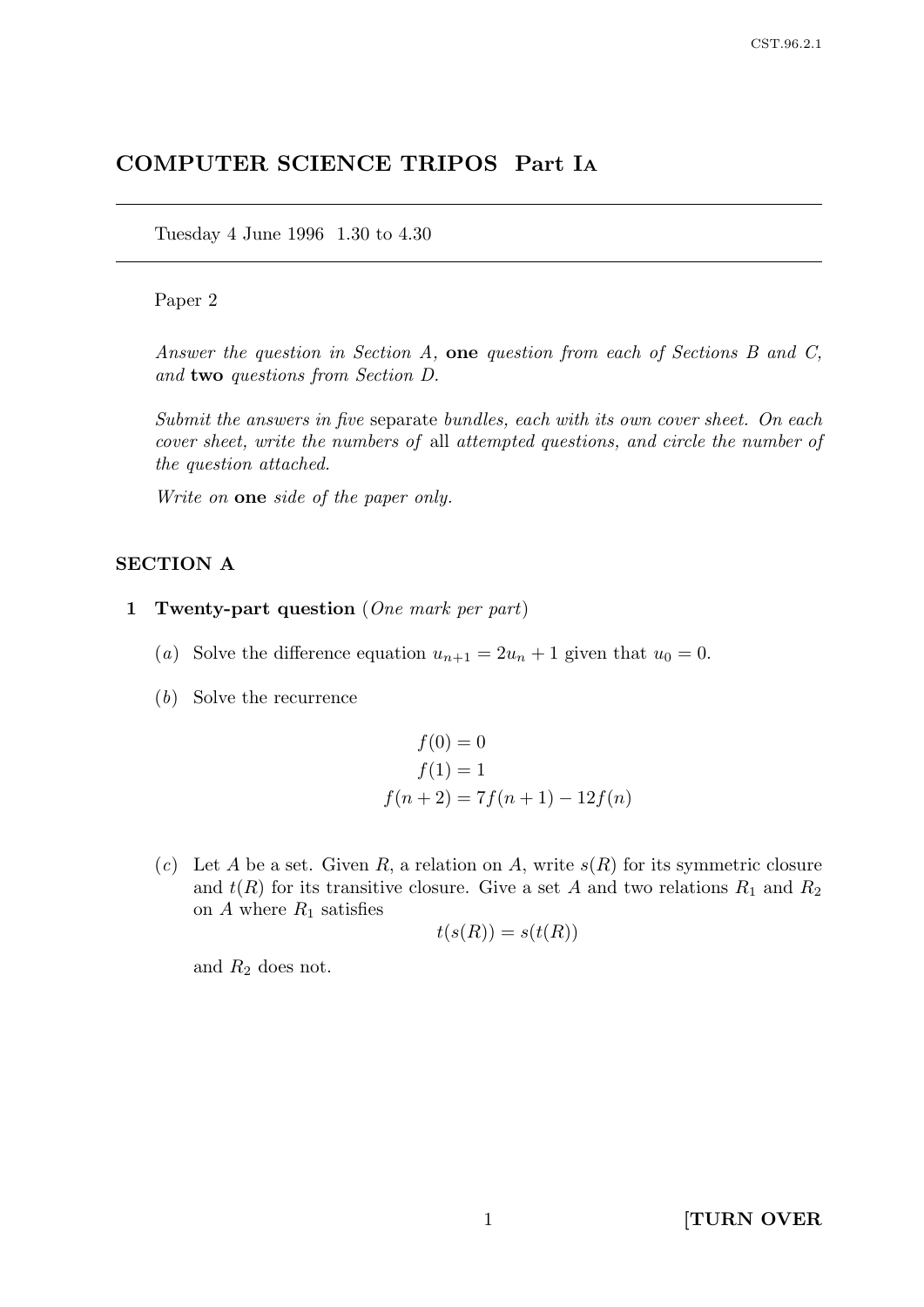- (d) Let S be a five-element set. Give the number of ways of picking 3 elements (not counting order) from S
	- (i) with replacement, and
	- (*ii*) without replacement.

Give the number of ways of picking 8 elements (not counting order) from S

- (*iii*) with replacement, and
- $(iv)$  without replacement.
- (e) Write a Modula-3 program using IO.GetChar, Text.FromChar and IO.Put to copy its standard input to its standard output.
- $(f)$  Write a Modula-3 procedure to calculate the greatest common divisor of two natural numbers.
- (g) Given a character value, write a Boolean expression in Modula-3 that is true if the character is alphabetic or numeric.
- (h) Given fun d f  $x = f(f(x))$  what is the type of d?
- (i) Describe in words the strings represented by the regular expression  $(aa^*b)^*a^*$ .
- (j) State the Pumping Lemma for regular languages.
- $(k)$  Give a regular grammar that generates the language consisting of even length strings of symbols from the alphabet  $\{a, b, c\}$ .
- (l) Is the person best qualified to test a software component its implementor? Why or why not?
- (m) Why is reliability harder to achieve in software than in other forms of engineering?
- (n) Describe two of the three computer activities that were made criminal by the Computer Misuse Act of 1990.
- (o) If you had a friend visiting from Southampton University who wanted to send an e-mail message to her boy-friend in Southampton, would you be breaking Information Technology Syndicate Rules to let her do this on your PWF account?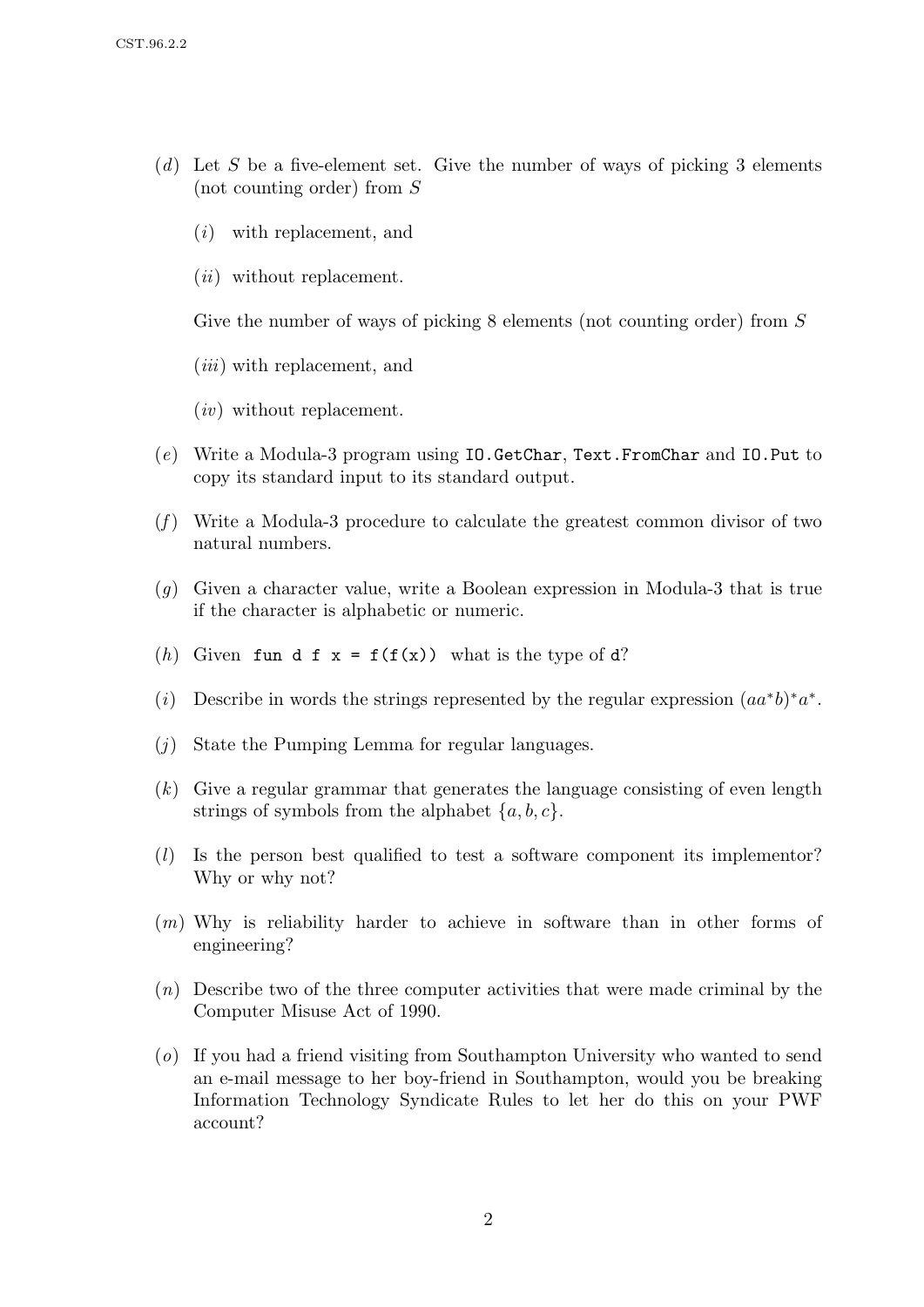(p) You type the following command at a Unix shell prompt:

rm \*

The rm program will not generally know that you typed a '\*'. Why not?

- $(q)$  A lecturer wishes to carry out a secure on-line test of a class. Students run the test program while in a specified directory and by a specified deadline. The test program writes each student's score into a file. Students cannot read or write this file. Explain the Unix mechanism that supports these requirements.
- (r) Given a fair die, show whether or not  $\{1,3,5\}$  and  $\{1,4\}$  are independent events.
- (s) Given  $E(X) = E(X^2) = \frac{2}{3}$ , evaluate  $V(X)$ .
- $(t)$  In an M/M/1 queueing system, how is response time bounded as utilisation approaches unity?

### SECTION B

### 2 Digital Electronics

- (a) What is the purpose of a tri-state buffer? Give an example of how it might be used. [5 marks]
- (b) Find the simplest sum-of-products form for the function  $f$  with the don't care condition  $q$ , where

$$
f = a(b\overline{c} + bc + \overline{b}\overline{c}d) + b\overline{d}(\overline{c} + a)
$$

$$
g = a\overline{b}(cd + \overline{c}\overline{d}) + \overline{a}\overline{c}d
$$

[6 marks]

(c) A Gray code is a sequence of codes which differ in one bit position at each step. For example 00, 01, 11, 10, 00, ... is a two-bit Gray code. Design a counter made from JK-flipflops to produce a three-bit Gray code. [9 marks]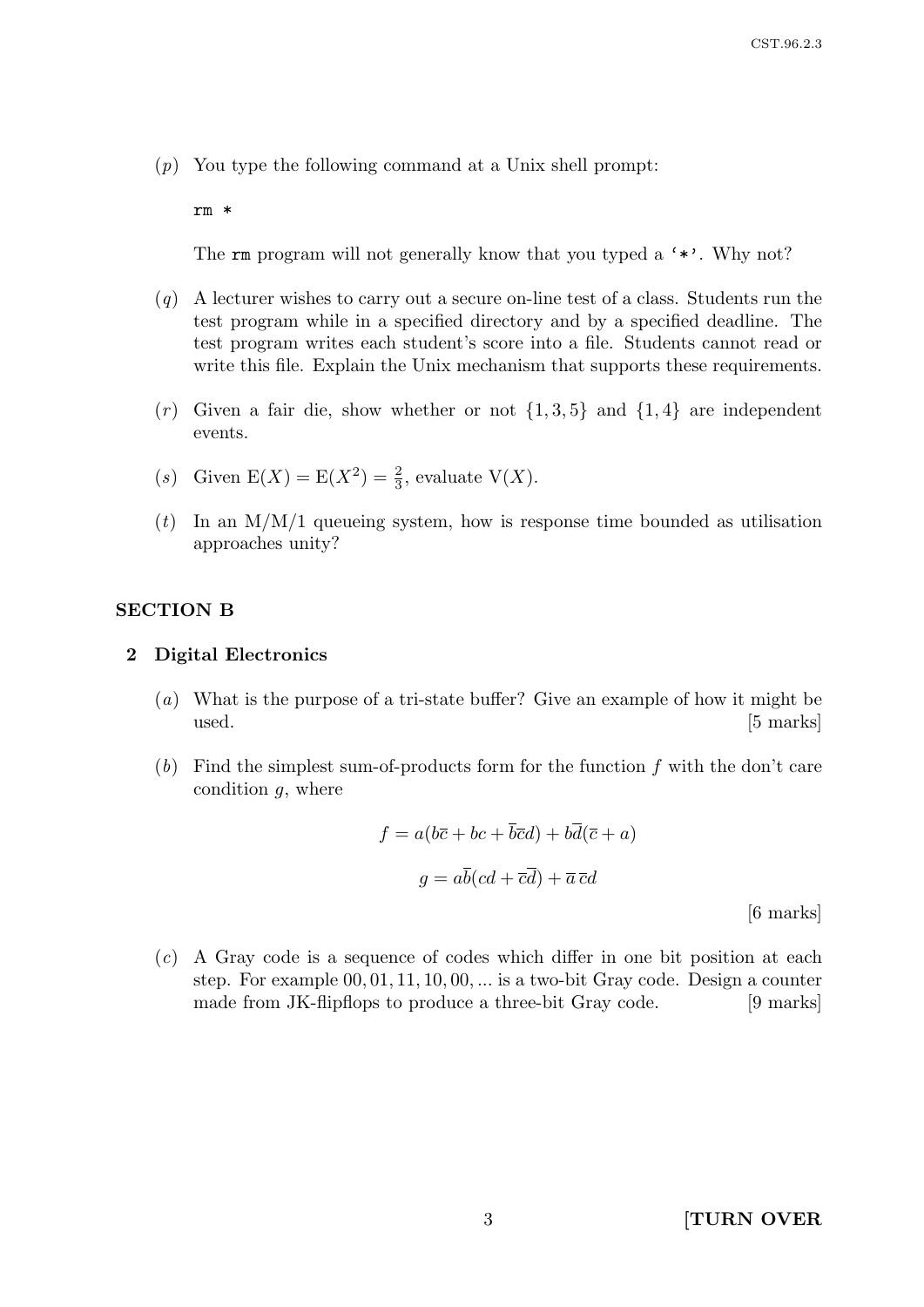# 3 Digital Electronics

(a) A multiplexer is a device that selects one of its inputs as the output. The selection is determined by a set of control signals. For example, in the 8:1 multiplexer shown below, the output will be equal to  $d_6$  when  $c_2 = 1, c_1 = 1$ and  $c_0 = 0$ .



Give a circuit which implements this 8:1 multiplexer using only NAND gates. [10 marks]

- (b) Using only 8:1 multiplexers, show how to build a 16:1 multiplexer. [4 marks]
- (c) Show how an 8:1 multiplexer and a single inverter can be used to implement any combinational function of four variables. (You may assume the availability of signals for logical 1 and logical 0.) [6 marks]

### SECTION C

### 4 Probability

What is a probability generating function? [4 marks]

If a random variable X is distributed Geometric(p) then  $P(X = r) = (1 - p)^r p$ . Derive a probability generating function which is appropriate for the Geometric distribution. [4 marks]

| Determine the expectation and variance of $X$ . | $[3+3$ marks |
|-------------------------------------------------|--------------|
|-------------------------------------------------|--------------|

A game which uses a fair die requires each player to throw a six to start. What is the number of times that a player may expect to thow the die before achieving the required six? [4 marks]

| What is the variance of this number? | $[2 \text{ marks}]$ |
|--------------------------------------|---------------------|
|--------------------------------------|---------------------|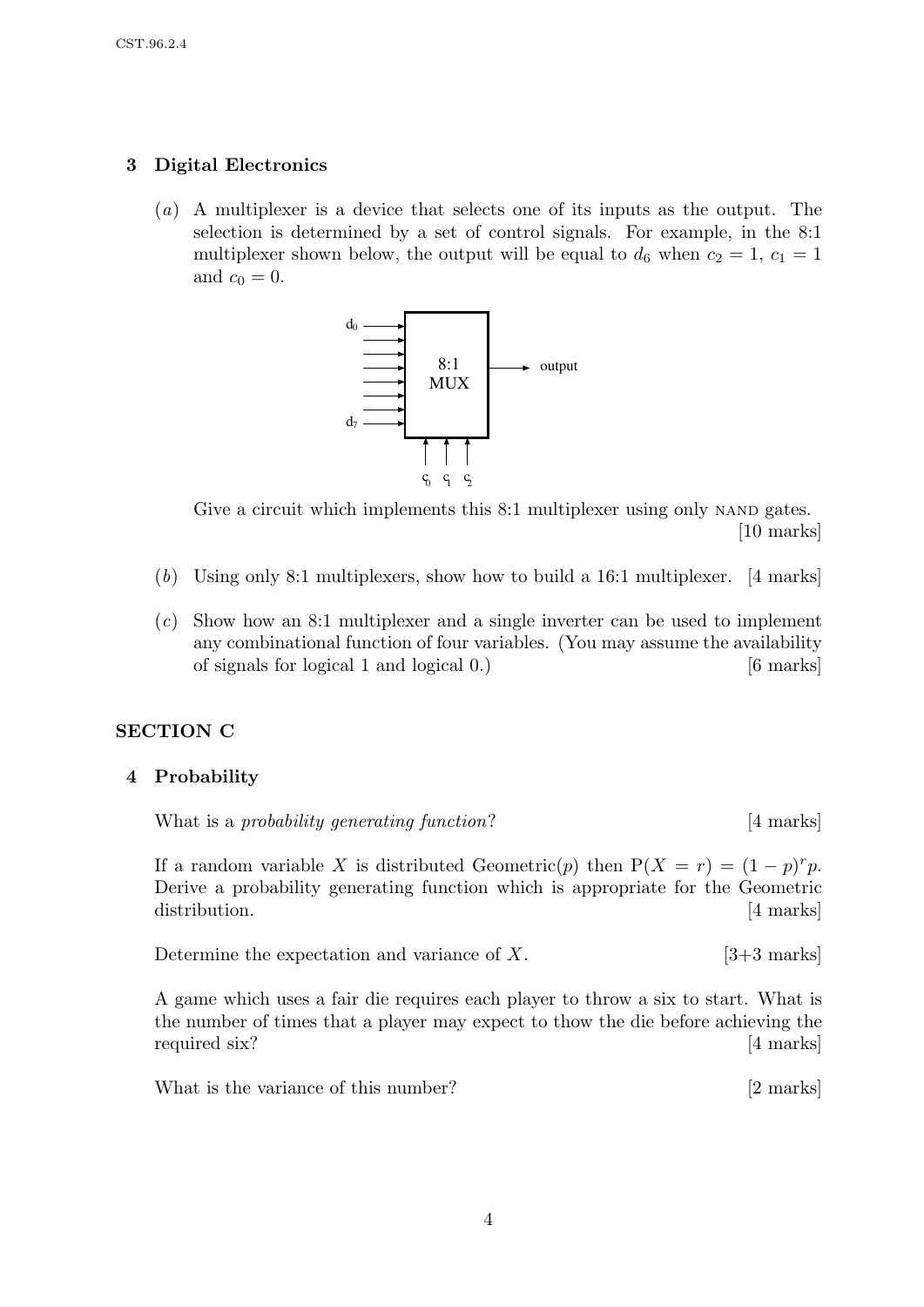#### 5 Probability

If n coins are tossed, the number of ways in which r can land heads is  ${}^nC_r$ . Given that  $n, r \in \mathbb{N}$  and that  $0 \leq r \leq n$ , Pascal's Theorem states:

$$
{}^{n}C_{r} = \begin{cases} 1, & \text{if } r = 0 \text{ or } r = n \\ {}^{n-1}C_{r-1} + {}^{n-1}C_{r}, & \text{otherwise} \end{cases}
$$

Prove Pascal's Theorem. [6 marks]

Hence prove that:

$$
{}^{n}C_{r} = \frac{n!}{(n-r)! \, r!}
$$

[7 marks]

Show that:

$$
\sum_{r=0}^{n} {}^{n}C_{r} = 2^{n}
$$

[7 marks]

### SECTION D

### 6 Professional Practice and Ethics

What is the purpose of professional societies such as the British Computer Society? [20 marks]

### 7 Software Engineering

Describe the process of specifying a major piece of software: the main documents produced, their immediate purpose and their ongoing role in the software life cycle. [10 marks]

Describe the role that formal methods can play at each stage of the software life cycle. Explain any disadvantages of the uses of formal methods that you have discussed. [10 marks]